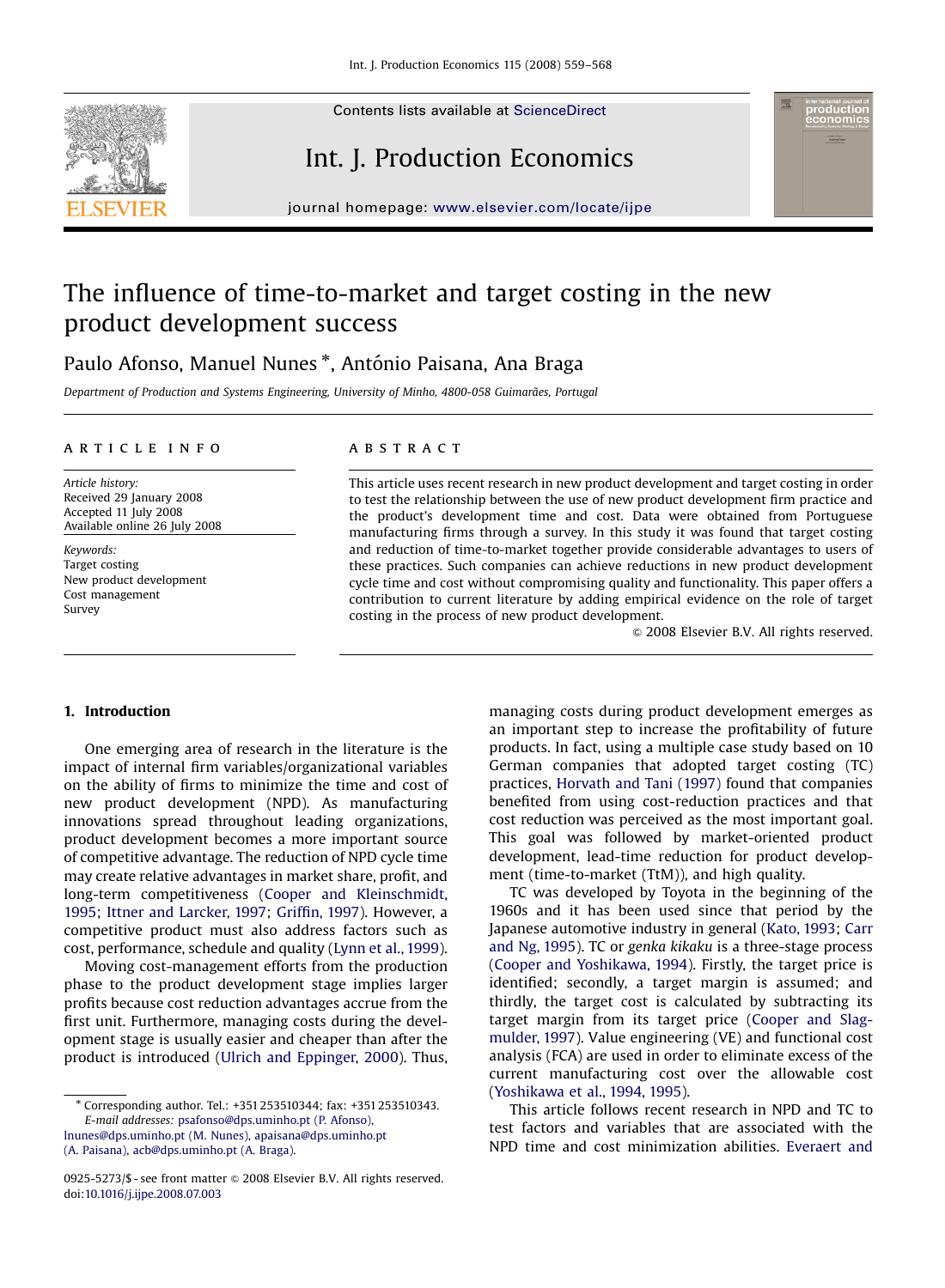[Bruggeman \(2002\)](#page--1-0) investigated the impact of using cost targets during NPD, in terms of design quality, product cost, and development time. Sánchez and Pérez (2003) analysed the relationship between the use of some practices at the level of the firm on the ability to reduce NPD time and cost in the Spanish Automotive Industry. On the other hand, [Davila and Wouters \(2004\)](#page--1-0) identified alternative practices to TC during product development projects.

Drawing upon empirical evidence relating to the use of these practices in Portuguese manufacturing SMEs, this work tests the relationship between the use of NPD and the product's development time and cost. Data were obtained from Portuguese manufacturing firms through a survey. The questionnaire was designed to illustrate the role of TC and TtM within NPD in such firms.

This paper is structured as follows. Section 2 presents the literature review on NPD, TtM, and TC. Section 3 explains the research methodology used and the results of the survey are shown and discussed in Section 4. Section 5 highlights the main conclusions achieved in this research and presents opportunities for further research on this topic.

### 2. Literature review

The concepts of NPD, TtM and TC are of major importance in this work. The survey instrument was designed after an extensive literature review of published work in each of these areas. This section presents the main issues related to these concepts.

#### 2.1. New product development

Proficiency in NPD can contribute to the success of many companies. According to [Poolton and Barclay](#page--1-0) [\(1998\),](#page--1-0) ''if companies can improve their effectiveness at launching new products, they can double their bottom line. It is one of the areas left with the greatest potential for improvements.'' Many studies have focused on critical success factors (CSFs) associated with the success or failure of NPD. A selection of such research studies was reviewed.

[Lynn et al. \(1999\)](#page--1-0) developed a model of the determinants of NPD success. They sent informants a series of cases and asked them to identify the key factors. [Lester's](#page--1-0) [\(1998\)](#page--1-0) study identified a range of potential problems that can derail well-intentioned NPD efforts. By working through these problems, Lester discovered the CSFs in five areas of NPD. [Poolton and Barclay \(1998\)](#page--1-0) identified a set of six variables that have consistently been identified in the literature as being associated with successful NPD. [Cooper and Kleinschmidt \(1995\)](#page--1-0) studied hundreds of cases to identify what makes the difference between winners and losers in the process of NPD. They extracted 12 common denominators of successful new product projects and seven possible reasons (blockers) to explain why success factors are invisible and why projects seem to go wrong or are otherwise not well executed.

The factors proposed by these four studies are not exactly the same, and it is in fact difficult to generate a common set of CSFs for NPD. It is even harder to generate these factors for any specific industry. There are many other studies on CSFs or drivers for NPD (e.g. [Cooper and](#page--1-0) [Kleinschmidt, 1995;](#page--1-0) [Spivey et al., 1997;](#page--1-0) [Montoya-Weiss](#page--1-0) [and Calantone, 1994](#page--1-0)) reviewed 47 research studies on the determinants of new product performance and found that each of these studies attempted to identify the factors that improve NPD success rates. However, each used a somewhat different method, produced different factors, and reached results that are useful but sometimes inconsistent, or even contradictory with other studies' results. What they do share, however, is a general focus on what is necessary for successful NPD, namely: (1) top management support for innovation; (2) R&D, marketing and manufacturing competence and coordination; (3) involvement of suppliers and customers in the design process; (4) product quality; (5) nature of market; and (6) development time. It is not clear, though, whether the factors identified by previous research can be applied to SMEs due to their particular unique characteristics.

Another difference is the level (or unit) of study. Most of the studies were undertaken at the company level and asked questions that can be answered by general managers. However, many practical issues occur at the operational and functional level.

In this context, NPD speed is critical because product life cycles are shrinking and obsolescence is occurring quicker than in the past, whilst competition has also intensified ([Sherman et al., 2000](#page--1-0)). To grow, it has become imperative for firms to move products to market faster [\(Vesey, 1992;](#page--1-0) [Griffin, 2002](#page--1-0)). Firms that succeed in developing and marketing new products faster than competitors can obtain first mover advantages ([Griffin,](#page--1-0) [2002](#page--1-0)). They may command higher prices, and then attain dominant market share and customer loyalty. Significant cost benefits can also accrue from compressing NPD cycle time [\(Gupta et al., 1992\)](#page--1-0). Not surprisingly, the interest in accelerating the NPD has remained steadfast for its strategic importance (Gonzáles and Palacios, 2002).

#### 2.2. Time-to-market

In global and highly competitive markets, products have reduced life cycles. This means that there is a need for companies to reduce the TtM of new products and simultaneously ensure their success in the market. Early product introduction improves profitability by extending a product's sales life and allowing development and manufacturing cost advantages. Faster product development leads to superior performance according to some empirical studies [\(Griffin, 1997;](#page--1-0) [Ittner and Larcker,](#page--1-0) [1997\)](#page--1-0).

The importance of TtM of new products as a factor of competitive advantage is well known. In fact, a considerable number of articles on this subject have been published in the last decade. [Griffin \(1997, 2002\)](#page--1-0) used TtM as a dependent variable and analysed its relationship with the use of multifunctional teams, the use of formal